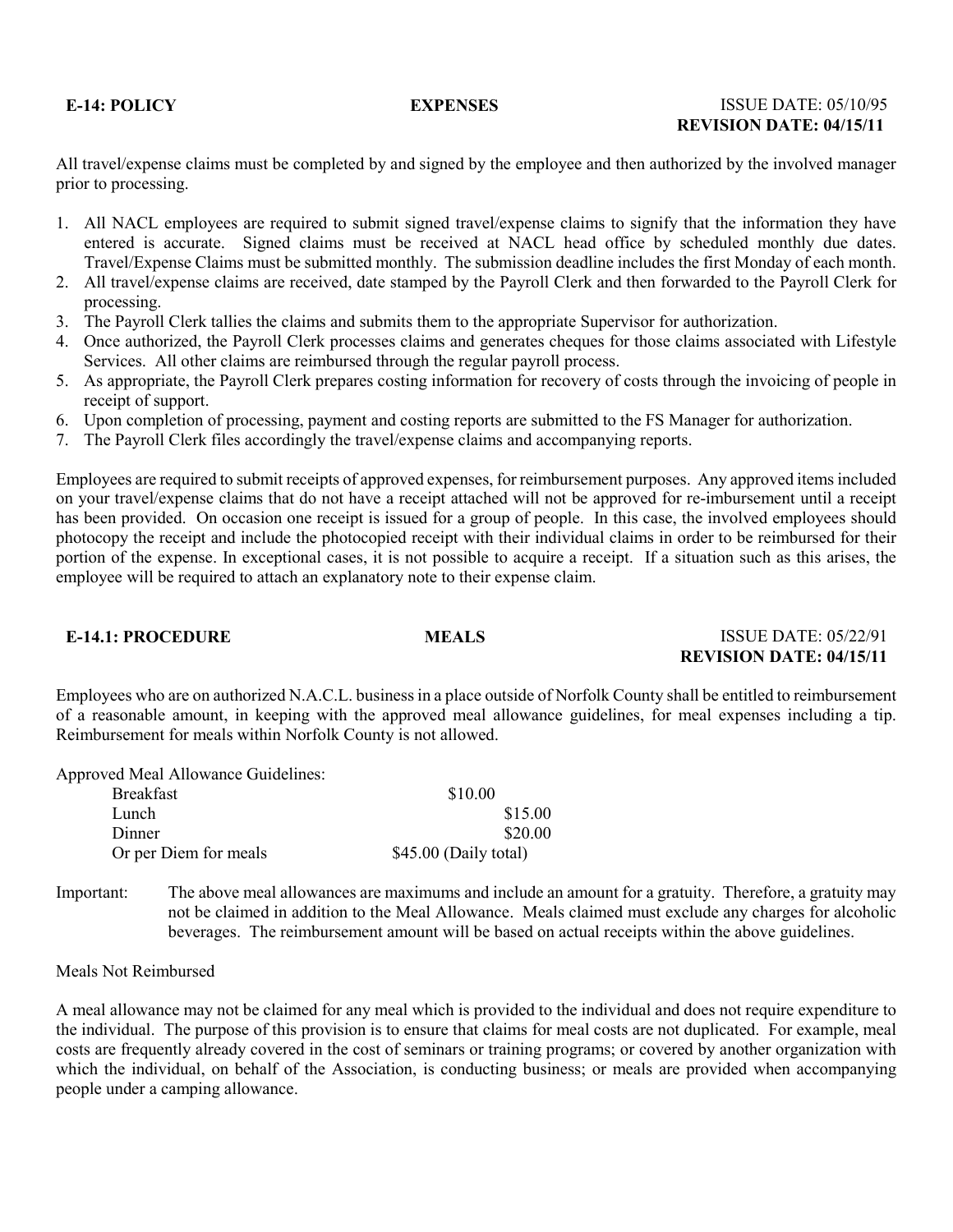# **E-14.2: PROCEDURE MILEAGE MILEAGE ISSUE DATE: 10/26/94 REVISION DATE: 04/15/11**

Mileage is paid out at a set kilometre rate per the Collective Agreement for any travel pertinent to the performance of job duties. The exact odometer reading in kilometres is required unless a trip meter is available. All out of town trips must be approved by the supervisor in advance (by the supervisor on call if necessary). All NACL employees must use a NACL vehicle if one is available prior to using their own personal vehicle. Employees are requested to submit their travel/expense claims to their supervisor for approval. Mileage claims are due as indicated on the submission schedule. Payment for mileage claims will be made on the paycheque run subsequent to the submission date.

# **E-14.3: PROCEDURE PARKING** ISSUE DATE: 05/10/95 **REVISION DATE: 04/15/11**

A parking receipt is required at all times, unless at a parking meter.

## **E-14.4: PROCEDURE LONG DISTANCE PHONE CALLS** ISSUE DATE: 05/23/90 **REVISION DATE: 04/15/11**

All long distance phone calls charged to NACL will be related to NACL business only. In an exceptional situation, an employee may charge a personal long distance call to NACL with prior authorization from their immediate supervisor. Such calls will be on a time and charges basis, whereby the employee will reimburse for the long distance call upon identification of the expense. In non-exceptional situations, there is the expectation that personal long distance calls be addressed by either a calling card, third party billing or by reversing the charges.

# **E-14.5: PROCEDURE INCIDENTAL EXPENSES** ISSUE DATE: 05/10/95 **REVISION DATE: 04/15/11**

Other expenses e.g. admission to movies, will only be covered if escorting a person in receipt of support who is unable to go alone. Any activities of this nature that are to occur on a regular basis (e.g. weekly movies) or major outings that may involve higher admission costs are to be approved in advance by the immediate supervisor**.**

Anyone taking a person in receipt of support on an outing voluntarily will be responsible for covering their own expenses.

| <b>E-14.6: PROCEDURE</b> | <b>REIMBURSEMENT FOR USE OF</b> | <b>ISSUE DATE: 05/22/91</b>    |
|--------------------------|---------------------------------|--------------------------------|
|                          | <b>PRIVATE VEHICLES</b>         | <b>REVISION DATE: 04/15/11</b> |

Employees will be recompensed at the set rate as indicated in the Collective Agreement.

The employer agrees to reimburse employees for major cleaning of & damage to personal vehicles when the need for these services is directly caused by people being transported or goods.

If safety concerns prohibit use of personal vehicles alternate arrangements shall be adopted to adequately meet such concerns.